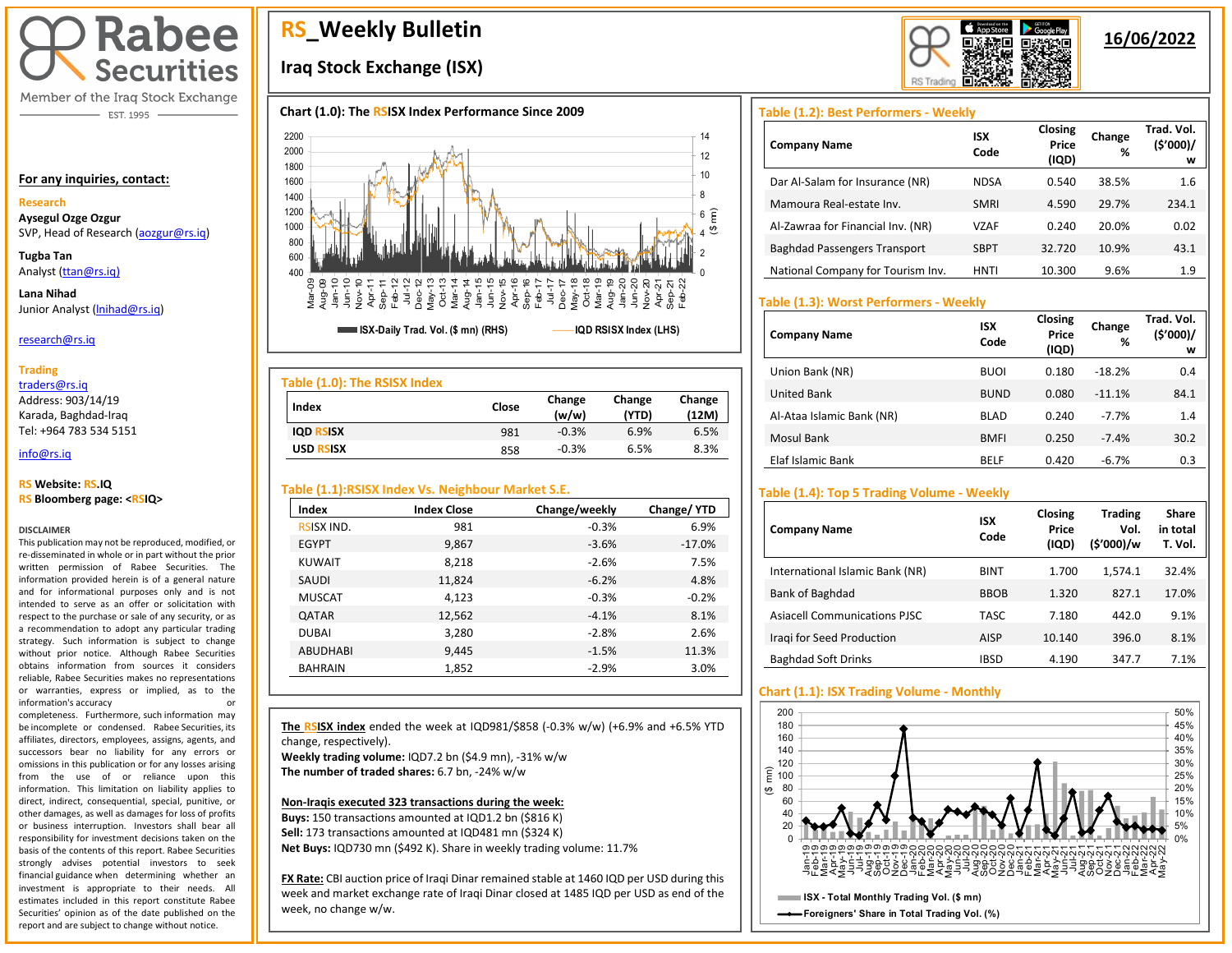



### **Weekly News from Iraq**

#### **Politics**

• Parliament Speaker Mohammed al-Halboosi and his accompanying delegation, met on Monday with the King of Jordan, King Abdullah II. Emphasis was placed on the strength of the relations between the two countries, and the keenness to expand the horizons of bilateral cooperation between Iraq and Jordan in all fields to achieve the interests of the two peoples. (Shafaq News)

• Parliament Speaker Mohammed al-Halboosi and his accompanying delegation met on Tuesday with Jordanian Prime Minister (PM) Bishr al-Khasawneh. They discussed the bilateral relations between Iraq and Jordan, and the security and economic cooperation prospects between the two countries both bilaterally and within the framework of the trilateral cooperation mechanism with Egypt. (Shafaq News)

• Parliament Speaker Mohammed al-Halbousi received the Ambassador of the State of Kuwait to Iraq, Salem Al-Zamanan, on the occasion of the end of his work. Both sides discussed strengthening of bilateral relations and cooperation between the two countries in all fields. (INA)

• President Barham Salih received, on Tuesday, the Ambassador of Kuwait to Iraq, Salem al-Zamanan. During the meeting, Salih stressed the depth of relations between Iraq and Kuwait, and the need to work to strengthen them towards more cooperation in all fields, in the interest of the two countries, and joint coordination to establish security and stability in the region. (INA)

• Iraq's Army Chief of Staff, Abdul Amir Rashid, met on Tuesday with the commander of NATO Mission in Iraq, General Giovanni Iannucci, to discuss several topics. The meeting discussed the cooperation with the NATO mission in Iraq in terms of training and providing advisory to develop the capabilities of Iraqi army. (Iraqi News)

• The Egyptian Minister of Defense, Mohamed Zaki, received on Sunday the Iraqi Minister of Defense, Juma Inad, in Cairo. The meeting between Inad and Zaki addressed topics of common interest, military cooperation and exchange of experience between the armed forces of both countries. (Iraqi News)

• The Minister of Foreign Affairs, Fuad Hussein, discussed on Wednesday the latest developments of the security and political situations in Iraq and the region, during his meeting with the National Security Advisor, Qasim al-Araji, in Baghdad. (Iraqi News)

• President Barham Salih met with the International Organization for Migration's (IOM) Deputy Director-General of Operations, Ms. Ugochi Daniels. During the meeting, President Salih emphasized the importance to advance further cooperation between Iraq and the IOM and work towards developing strategies for fighting against terrorism and extremism. (Presidency.iq)

• President Barham Salih, PM Mustafa Al-Kadhimi, and President of the Supreme Judicial Council Faiq Zaidan, met on Monday to discuss ways to reach a real solution to the ongoing political crisis in a way that serves Iraq's interests in all fields. (Iraqi News)

• The President of Supreme Judicial Council, Faiq Zaidan, received the President of Patriotic Union of Kurdistan, Bafel Jalal Talabani. The meeting discussed the role of the judiciary in addressing the political crisis in accordance with the constitutional and legal contexts, and the need for all political forces to respect what is issued by the judiciary and to enhance citizens' confidence in the impartiality and independence of the judiciary. (INA)

• The head of the Wisdom Movement, Ammar al-Hakim, met on Wednesday with the head of the Patriotic Union of Kurdistan, Bafel Talabani. Al-Hakim said in a statement that they exchanged views and discussed the latest developments in Iraq, as well as the obstacles hindering the formation of a new government. (Shafaq News)

• Masoud Barzani, President of the Kurdistan Democratic Party (KDP), on Saturday received a senior delegation of Iraqi leaders in Erbil to discuss the political situation in Iraq. Barzani and the delegation, led by Khamis Khanjar, the leader of Siyada Alliance, Mohammed al-Halbousi, Speaker of the Iraqi Parliament, shed light on the latest political developments in Iraq, including the efforts to form the next government in Baghdad. (Bas News)

• Masoud Barzani, President of the KDP, held a phone call on Sunday with Iraqi Shia cleric and leader of the Sadrist Movement,

Muqtada al-Sadr. The two sides discussed the situation in Iraq and the latest developments in the political process. (Bas News)

### **Economics**

• GDP growth is forecast to hit 8.8% in Iraq this year, according to the World Bank's lates[t Global Economic Prospects](https://www.worldbank.org/en/publication/global-economic-prospects) [report](https://www.worldbank.org/en/publication/global-economic-prospects). This represents a small reduction on the previous forecast of 8.9%, issued in April. Growth projections for the following two years remain unchanged, at 4.5% in 2023 and 3.0% in 2024. (Iraq Business News)

• The Governor of the CBI, Mustafa Ghaleb Mokhif, met a delegation from the International Islamic Rating Agency at the headquarters of the CBI in Baghdad. During the meeting, they discussed ways to develop the Agency's work in Iraq and its classification mechanisms for Islamic banks. Mr. Ghaleb outlined the most prominent obstacles facing Islamic banks in Iraq and the efforts being made to advance them. (CBI)

• Governor of Central Bank of Iraq (CBI) Mostafa Ghaleb and President of Union of Arab Banks, Wissam Fattouh, discussed Wednesday the importance of cooperation in the field of banking services within its Arab regional field. (CBI)

• Minister of Finance, Ali Abdul-Amir Allawi, received the United States' new Ambassador to Iraq, Alina Romanowski, in the Baghdad on Sunday. Both sides discussed the bilateral ties between Iraq and US, and the economic and financial cooperation prospects between the two countries. The minister said that Baghdad attaches great importance to developing the relation with Washington, highlighting the "long-term mutual benefit of the US and Iraqi people in the financial, economic, and commercial ties." (Shafaq News)

• The Iraqi and Saudi Arabia governments on Tuesday ratified a memorandum of understanding (MoU) on electricity interconnection, a report said. On Jan. 25, 2022, Baghdad and Riyadh signed an MoU in order to connect their power grids, in efforts to help Iraq reduce its reliance on Iranian energy imports. (Bas News)

• The Ministry of Electricity (MOE) announced on Wednesday, the start of establishing interconnection stations with Saudi Arabia and determining the paths of transmission lines, while defining the advantages of the connection and its impact on the energy level. (INA)

#### **Economics (cont.)**

• The MOE announced the actual start of the process of paying the Iranian gas debt, while confirming that Iraq needs more than 50 mn cubic per day. (INA)

İ

Į

• The United Nations Development Programme (UNDP) in Iraq welcomes a US\$3.4 mn (DKK 24 mn) contribution from the Government of Denmark to support the implementation of the Iraq Social Cohesion Programme. UNDP Iraq's Social Cohesion Programme strengthens institutional frameworks to build peace and social cohesion horizontally and vertically in Iraq. (Iraq Business News)

• The Iraqi government has decided to hold an "electronic national population census" in the last quarter of next year. The decision was taken at a meeting of the country's Higher Population Council, which was chaired by PM Mustafa al-Kadhimi. (Iraq Business News)

• The Director-General of the Department of Planning and Follow-up in the Iraqi Ministry of communications, Adam al-Quraishi, said that the Ministry is working to make Iraq a prominent country in the field of communication and informatics. Al-Quraishi said that the government has worked in the last few years to fill the technology gap between Iraq and advanced countries, noting that it has already implemented several steps in this regard. (Shafaq News)

• The ninth cabinet of the KRG has implemented several projects throughout the Kurdistan Region despite the obstacles it faced, PM Masrour Barzani said on Sunday. Barzani underlined the importance of establishing two-lane highways between the cities of Kurdistan Region and provinces in accordance with international standards. "Affordable housing and sound road infrastructure are central to our economic growth. We're making it happen," PM Barzani stated. (Bas News)

#### **Iraq Stock Exchange**

• ISX had suspended trading of Al-Sadeer Hotel (HSAD) starting Jun. 12 due to the AGM that was held on Jun. 15 to discuss and approve 2018 and 2019 annual financial statements.

• ISX had suspended trading of Al-Ameen Estate Investment (SAEI) starting Jun. 12 due to the AGM that was held on Jun. 15 to discuss and approve 2021 annual financial statements.

• ISX suspended trading of National Company for Tourism Investment (HNTI) starting Jun. 14 due to the AGM that will be held on Jun. 19 to discuss and approve 2020 annual financial statements.

• Al Janoob Islamic Bank (BJAB) resumed trading on Jun. 14 after being suspended from trading for its AGM (May 30) in which they discussed and approved 2021 annual financial statements.

• ISX suspended trading of NAME starting Jun. 15 due to the AGM that will be held on Jun. 20 to discuss and approve 2021 annual financial statements and increasing the company's capital.

• Al-Mashreq Al-Arabi Islamic Bank (BAMS) resumed trading on Jun. 15 after being suspended from trading for its GA (Jun. 12) in which they elected seven original and seven alternative board members.

• Trans Iraq Bank for Investment (BTRI) resumed trading on Jun. 16 after being suspended from trading for its AGM (Jun. 9) in which they discussed and approved 2021 annual financial statements and writing off an amount of IQD2.1 bn from provision for doubtful debts' account.

• ISX suspended trading of Ibdaa Al-Sharq Al-Awsat General Contract (SIBD) starting Jun. 16 due to the AGM that will be held on Jun. 21 to discuss and approve 2021 annual financial statements.

• Zain Al-Iraq Islamic Bank for Investment (BZII) will resume trading on Jun. 19 after being suspended from trading for its AGM (May 25) in which they discussed and approved 2017 – 2020 annual financial statements.

• Mamoura Real-estate Investment (SMRI) invited its shareholders to receive their cash dividends starting Jun. 20. The company decided to distribute 6% cash dividends (IQD0.06 per share, 2.0% dividend yield).

• ISX will suspend trading of National Islamic Bank (BNAI) starting Jun. 26 due to the AGM that will be held on Jun. 29 to discuss and approve 2021 annual financial statements.

• Subscription on the shares of Al-Mansour Pharmaceutical Industries (IMAP) has been postponed till further notice as the subscription period collides with Eid Al-Adha holiday.

- ISX requested Ameen Al-Iraq Islamic Bank (BAME) to provide its minutes for the AGM held on Jun. 5.
- ISX requested Zain Al-Iraq Islamic Bank (BZII) provide its minutes for the AGM held on May 25.

• Diebold Nixdorf has announced that Al Qurtas Islamic Bank (BQUR) is the first to deploy its DN Series ATMs in Iraq. The bank's ATMs will be monitored by Vynamic View software to detect and prevent downtime, optimize performance, and reduce costs for the bank. (Iraq Business News)

### **Table (1.5): Financial Statement Announcements (this week)**

| Sector / Company Name      | <b>ISX Code</b> |            | Profit (Loss) Before Tax (IQD '000) |                     | Profit (Loss) Before Tax (\$) |            |    |
|----------------------------|-----------------|------------|-------------------------------------|---------------------|-------------------------------|------------|----|
|                            |                 | 3M21       |                                     | 3M22 Y/Y Change (%) | 3M21                          |            |    |
| <b>Banking Sector</b>      |                 |            |                                     |                     |                               |            |    |
| Ameen Al-Iraq Islamic Bank | <b>BAME</b>     | $-762.406$ | $-427.299$                          |                     | $-520.675$                    | $-289.540$ |    |
| Average IQD/US\$*          |                 |            |                                     |                     | 1.464                         | 1.476      | 1% |

*Source: Iraq Stock Exchange (ISX), Iraqi Securities Commission (ISC), Rabee Securities (RS) \* We calculate average IQD/US\$ by calculating the average market price of IQD*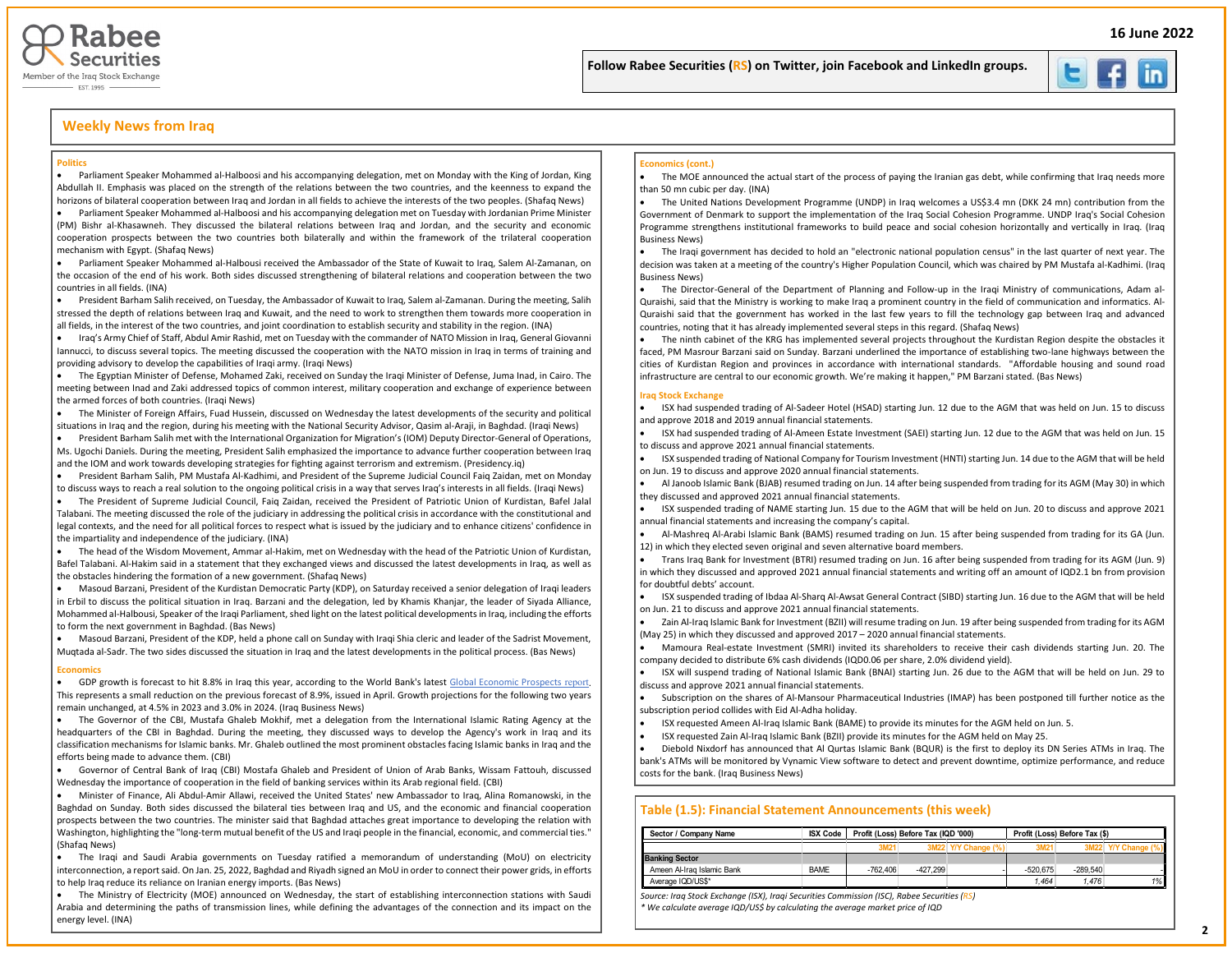

# **Weekly Charts and Tables**

### **Table (1.6): Iraq Stock Exchage (ISX) Dividend Yields**

| Iraq Stock Exchange (ISX) - Dividend Yields                                           |      |      |      |      |               |
|---------------------------------------------------------------------------------------|------|------|------|------|---------------|
|                                                                                       |      |      |      |      | Last Twelve-  |
|                                                                                       | 2018 | 2019 | 2020 | 2021 | <b>Months</b> |
| Average Dividend Yield (%) of All ISX Stocks                                          | 1.5% | 1.1% | 0.9% | 0.7% | 0.7%          |
| Average Dividend Yield (%) of Non-Zero Dividend Yields of ISX Stocks                  | 5.2% | 4.8% | 4.8% | 4.3% | 4.6%          |
| Average Dividend Yield (%) of All Top-20 ISX Stocks (by Mcap)                         | 2.2% | 1.7% | 2.1% | 1.0% | 1.2%          |
| Average Dividend Yield (%) of Non-Zero Dividend Yields of Top-20<br><b>ISX stocks</b> | 4.8% | 3.8% | 4.8% | 7.0% | 8.2%          |

*\*As of Today*

*Note: While calculating the dividend yields for the ISX for different periods, we grouped the ISX listed companies based on the date when the shares resumed trading following the dividend distribution decision taken in the AGM.* 

### **Table (1.7): Recent Dividend Distributions by ISX Listed Companies**

| <b>Company Name</b>                     | <b>ISX</b>  |                 | Ex-dividend Ex-dividend | <b>Dividend</b> | Dividend |
|-----------------------------------------|-------------|-----------------|-------------------------|-----------------|----------|
|                                         | Code        | date            | date price              |                 | Yield    |
|                                         |             |                 | (IQD/share)             | (IQD/share)     | (%)      |
| Iragi Agr. Products Marketing Meat      | <b>AIPM</b> | $4-Feh-21$      | 4.60                    | 0.050           | 1.1%     |
| Iragi Agricultural Products             | AIRP        | 23-Dec-20       | 12.65                   | 0.500           | 4.0%     |
| Iragi for Seed Production               | AISP        | $4 - 1$ ul-21   | 11.60                   | 0.600           | 5.2%     |
| Middle East Producing & Mark. - Fish    | AMEF        | $2-May-21$      | 11.45                   | 0.050           | 0.4%     |
| Commercial Bank of Iraq                 | <b>BCOI</b> | $21$ -Jan- $21$ | 0.43                    | 0.025           | 5.8%     |
| Al-Mansour Bank                         | <b>BMNS</b> | 20-Jun-21       | 0.58                    | 0.060           | 10.3%    |
| National Bank of Iraq                   | <b>BNOI</b> | 11-Mar-21       | 0.87                    | 0.080           | 9.2%     |
| Al-Taif Islamic Bank                    | <b>BTIB</b> | $15 - 11 - 21$  | 1.00                    | 0.000056        | 0.000056 |
| <b>Trust International Islamic Bank</b> | <b>BTRU</b> | 23-Mar-22       | 0.35                    | 0.010           | 2.9%     |
| <b>Baghdad Hotel</b>                    | <b>HBAG</b> | 27-Mar-22       | 8.80                    | 0.280           | 3.2%     |
| <b>Baghdad Hotel</b>                    | <b>HBAG</b> | 8-Dec-20        | 8.00                    | 0.500           | 6.3%     |
| <b>Babylon Hotel</b>                    | <b>HBAY</b> | $1-Nov-21$      | 84.00                   | 1.750           | 2.1%     |
| National for Tourist Investments        | <b>HNTI</b> | 26-Apr-21       | 8.19                    | 0.190           | 2.3%     |
| <b>Baghdad Soft Drinks</b>              | <b>IBSD</b> | 17-Apr-22       | 4.72                    | 0.250           | 5.3%     |
| <b>Baghdad Soft Drinks</b>              | <b>IBSD</b> | 25-Feb-21       | 4.60                    | 0.200           | 4.3%     |
| <b>Al-Khazer Construction Materials</b> | <b>IKHC</b> | $1-Sep-21$      | 0.80                    | 0.100           | 12.5%    |
| AL- Kindi of Veterinary Vaccines Drugs  | <b>IKLV</b> | $1$ -Jun-21     | 1.60                    | 0.020           | 1.3%     |
| Ready Made Clothes                      | <b>IRMC</b> | 30-Nov-21       | 14.06                   | 0.070           | 0.5%     |
| Ready Made Clothes                      | <b>IRMC</b> | $5 - Jan - 21$  | 10.73                   | 0.070           | 0.7%     |
| Al-Ameen Estate Investment              | SAEI        | 22-Jun-21       | 0.77                    | 0.030           | 3.9%     |
| <b>Baghdad Passengers Transport</b>     | <b>SBPT</b> | 9-Aug-21        | 29.61                   | 1.400           | 4.7%     |
| Mamoura Real-estate                     | <b>SMRI</b> | 12-May-22       | 2.99                    | 0.060           | 2.0%     |
| <b>Asiacell Communications PJSC</b>     | <b>TASC</b> | 23-May-22       | 8.50                    | 1.000           | 11.8%    |
| <b>Asiacell Communications PJSC</b>     | <b>TASC</b> | 27-Sep-21       | 9.42                    | 0.700           | 7.4%     |

*Note:According to Iraqi securities rules, the ex-date is the last trading session before the Annual General Assembly Meeting (AGM). Shareholders who own the shares before or at the market close on the ex-date have the right to receive dividend and/or bonus shares and participate in the rights issue at the book value. We calculate dividend yields by dividing dividend per share to the closing price before the AGM.*

*Source: Iraq Stock Exchange (ISX), Iraqi Securities Commission (ISC), Rabee Securities (RS)*



### **Table (1.8): Iraq's International Bonds**

|      | 2023 Eurobond (Coupon rate: 6.75%,<br>2 times per year, Issue Vol.: \$1.0 bn) | 2028 Eurobond (Coupon rate: 5.80%,<br>2 times per year, Issue Vol.: \$2.7 bn) |
|------|-------------------------------------------------------------------------------|-------------------------------------------------------------------------------|
|      | Price                                                                         | Price                                                                         |
| Last | 98.6                                                                          | 92.0                                                                          |
|      | *As of June 16, 2022, Source: Börse Frankfurt (Frankfurt Stock Exchange)      |                                                                               |

### **Recent Data for Public Budget, Inflation, Net Foreign Assets of CBI and Iraq Banking Sector B/S Performance**

### **Public Budget (in the first months of 2022 (4M22):**

Public budget revenues: +89% y/y to IQD47.1 trln (around \$31.8 bn) Public budget expenses: +35% y/y to IQD31.8 trln (around \$21.5 bn) Public budget recorded an IQD15.4 trln (around \$10.4 bn) surplus in 4M22, up by 943% y/y. (Source: MoF [website\)](http://mof.gov.iq/obs/ar/Pages/obsDocuments.aspx)

**Annual Inflation (April 2022):** +5.3% (y/y change).

**Net Foreign Assets of CBI (as of Apr. 21, 2022):** IQD101.1 trln (\$69.3 bn), +8.7% ytd.

### **Iraq Banking Sector (As end of March 2022)**

**Total Assets:** IQD161.5 trln (\$109.9 bn), +1.0% ytd.

**Total Deposits**: IQD97.0 trln (\$66.0 bn), +0.4% ytd.

-Saving and fixed deposits: IQD26.4 trln (\$18.0 bn), +2.4% ytd.

-Current deposit accounts: IQD70.6 trln (\$48.0 bn), -0.1% ytd (constituted 72.8% of total banking sector deposits).

**Total Cash Credit Extended by Commercial Banks:** IQD52.6 trln (\$35.8 bn), -0.7% ytd.

-Private sector cash credits: -0.9% ytd to IQD29.3 trln (\$19.9 bn) (constituted 55.7% of total banking sector credits). (Source: CBI - [Economic and Statistic Data Website\)](https://cbiraq.org/)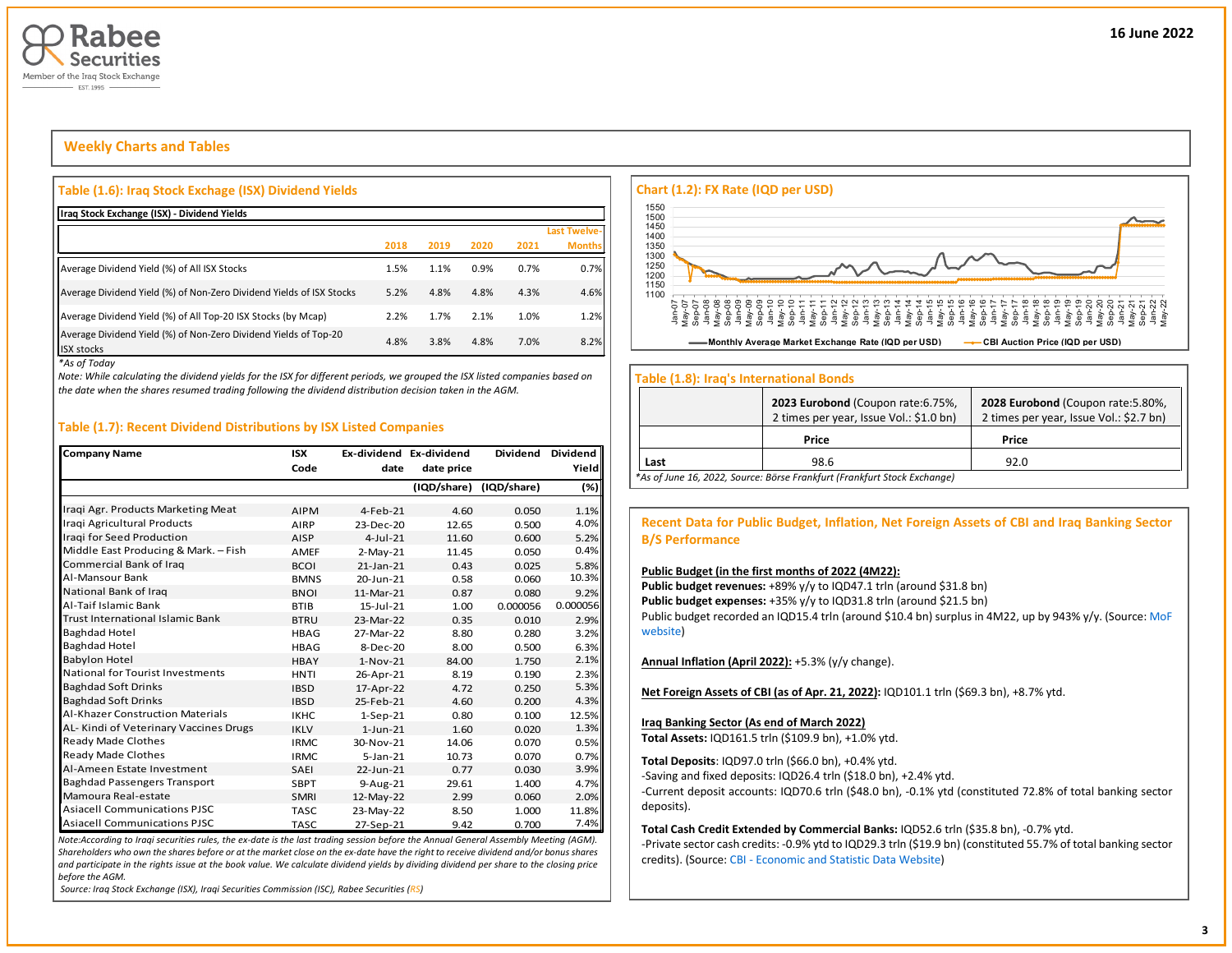# **Weekly Transactions in Brief**

### **Table (1.9): Performance of Traded Shares**

|                                            | <b>ISX</b>  | Paid-in Capital   |         | Closing<br>Price | <b>Market Cap</b> |       | Weekly Chg. YTD Chg      |                          | <b>Trading Vol.</b> | Last        |                                 | P/E   |       |      | P/BV |     |                     | Profit Before Tax (IQD<br>mn) |          |            | BV (IQD mn) |            | Note                     |
|--------------------------------------------|-------------|-------------------|---------|------------------|-------------------|-------|--------------------------|--------------------------|---------------------|-------------|---------------------------------|-------|-------|------|------|-----|---------------------|-------------------------------|----------|------------|-------------|------------|--------------------------|
|                                            | Code        | $(IQDmn)$ $(Smn)$ |         | (IQD)            | $(IQDmn)$ $($mn)$ |       | (%)                      | (%)                      | (IQD'000)           | Fin.*       | FY19 FY20 Last* FY19 FY20 Last* |       |       |      |      |     | FY19                | <b>FY20</b>                   | Last*    | FY19       | FY20        | Last*      |                          |
| <b>Telecom Sector</b>                      |             |                   |         |                  |                   |       |                          |                          |                     |             |                                 |       |       |      |      |     |                     |                               |          |            |             |            |                          |
| <b>Asiacell Communications PJSC</b>        | <b>TASC</b> | 310,000           | 208.8   | 7.18             | 2,225,800 1,498.9 |       | $-0.3%$                  | 10.6%                    | 656,331             | 3M22        | 15.6                            | 9.3   | 36.8  | 2.0  | 1.8  | 1.5 | 227.837 226.395     |                               | 72.394   | 1.372.302  | 1.292.856   | 1,470,451  |                          |
| Al-Khatem Telecoms                         | <b>TZNI</b> | 1,829,783         | 1,232.2 | 2.21             | 4,043,820 2,723.1 |       |                          | $-3.9%$                  | $\mathbf 0$         | 3M22        | 57.3 41.4 871.3                 |       |       | 2.3  | 1.8  |     | 1.7 101,841 124,042 |                               | 5,980    | 1,958,556  | 2,428,860   | 2,402,853  |                          |
| <b>Total</b>                               |             | 2,139,783         | 1,441   |                  | 6,269,620 4,222.0 |       |                          |                          | 656,331             |             |                                 |       |       |      |      |     |                     | 329,678 350,437 78,374        |          | 3,330,858  | 3,721,716   | 3,873,304  |                          |
|                                            |             |                   |         |                  |                   |       |                          |                          |                     |             |                                 |       |       |      |      |     |                     |                               |          |            |             |            |                          |
| <b>Banking Sector</b>                      |             |                   |         |                  |                   |       |                          |                          |                     |             |                                 |       |       |      |      |     |                     |                               |          |            |             |            |                          |
| Al-Arabiya Islamic Bank (NR)               | <b>BAAI</b> | 250,000           | 168.4   | 1.15             | 287,500           | 193.6 |                          |                          | $\Omega$            | 3M22        | m.d.                            | m.d.  | n.v   | 1.2  | 1.2  | 1.2 | 384                 | 358                           | $-402$   | 249,150    | 249,510     | 246,037    |                          |
| Asia Al Iraq Islamic Bank                  | <b>BAIB</b> | 250,000           | 168.4   | 1.08             | 270,000           | 181.8 | - 1                      |                          | $\Omega$            |             | 3M22 807.6 299.0 #####          |       |       | 0.7  | 1.4  | 1.1 | 160                 | 850                           | 1,004    | 148,513    | 149,235     | 249,166    |                          |
| Ameen Al-Iraq Islamic Bank (NR)            | <b>BAME</b> | 200,000           | 134.7   | 1.00             | 200,000           | 134.7 |                          |                          | $\Omega$            | 3M22        | n.a.                            | n.v.  | n.a.  | n.a. | 1.0  | n.a | $-730$              | $-1.943$                      | $-427$   | 99,172     | 97,228      | 148,018    | Suspend/GA               |
| Al-Mashreq Al-Arabi Islamic Bank (NR)***   | <b>BAMS</b> | 250,000           | 168.4   |                  |                   |       |                          |                          | $\Omega$            | 3M22        | n.a.                            | n.a.  | n.a.  | n.a. | n.a. | n.a | $-1,689$            | 2,141                         | 1,418    | 96,986     | 148,823     | 201,199    |                          |
| Al-Ansari Isl. Bank for Inv.&Fin. (NR)     | <b>BANS</b> | 250,000           | 168.4   | 1.00             | 250,000           | 168.4 |                          |                          | $\Omega$            | 3M22        | n <sub>a</sub>                  | n.a   | n.a   | n.a. | n.a. | n.a | $-932$              | 1,337                         | $-1,318$ | 243,419    | 243,777     | 243,666    | $\sim$                   |
| Ashur International Bank                   | <b>BASH</b> | 250,000           | 168.4   | 0.44             | 110,000           | 74.1  | $\overline{a}$           |                          | $\Omega$            | 9M21        | 12.9                            | 4.7   | 11.5  | 0.2  | 0.3  | 0.4 | 5,675               | 19,271                        | 9,884    | 258,681    | 273,564     | 281,735    |                          |
| <b>Babylon Bank</b>                        | <b>BBAY</b> | 250,000           | 168.4   | 0.10             | 25,000            | 16.8  |                          |                          | $\Omega$            | 3M22        | 20.8                            | n.v   | n.v.  | 0.1  | 0.1  | 0.1 | 1,581               | $-6,864$                      | 459      | 273,170    | 251,848     | 257,255    | Suspend/ISC              |
| Bank of Baghdad                            | <b>BBOB</b> | 250,000           | 168.4   | 1.32             | 330,000           | 222.2 | $-1.5%$                  | 28.2%                    | 1,228,254           | 3M22        | 10.3                            | 5.1   | 11.1  | 0.3  | 0.4  | 1.0 | 10,837              | 25,775                        | 12,398   | 273,641    | 278,436     | 318,872    | $\overline{\phantom{a}}$ |
| Cihan Bank for Islamic & Finance           | <b>BCIH</b> | 255,000           | 171.7   | 2.29             | 583,950           | 393.2 |                          |                          | 2,061               | 3M22        | m.d.                            | 175.2 | 84.9  | 2.2  | 2.1  | 2.0 | 593                 | 3.925                         | 898      | 291,502    | 277,986     | 288,607    |                          |
| Commercial Bank of Iraq                    | <b>BCOI</b> | 250,000           | 168.4   | 0.55             | 137,500           | 92.6  | $-1.8%$                  | $-11.3%$                 | 19,663              | 3M22        | 17.5                            | 3.1   | 10.7  | 0.4  | 0.4  | 0.4 | 6,554               | 40,366                        | 2,643    | 271,929    | 307,755     | 317,197    |                          |
| Dar Es Salaam Inv. Bank (NR)***            | <b>BDSI</b> | 250,000           | 168.4   | 0.13             | 32,500            | 21.9  |                          |                          | $\Omega$            | 3M18        | n.a.                            | n.a.  | n.v.  | n.a. | n.a  | 0.4 |                     |                               | 2,770    |            |             | 82,201     | Suspend/ISC              |
| Economy Bank (NR)                          | <b>BEFI</b> | 250,000           | 168.4   | 0.53             | 132,000           | 88.9  | $\sim$                   | $\overline{a}$           | $\Omega$            | FY21        | n.a.                            | 31.7  | 23.1  | 0.5  | 0.5  | 0.5 | 5,013               | 4,904                         | 223      | 255,463    | 250,106     | 256,017    | Suspend/ISC              |
| Elaf Islamic Bank                          | <b>BELF</b> | 250,000           | 168.4   | 0.42             | 105,000           | 70.7  | $-6.7%$                  | $-4.5%$                  | 407                 | 3M22        | 46.7                            | 20.7  | 86.5  | 0.2  | 0.3  | 0.4 | 1.218               | 3.783                         | $-577$   | 258,710    | 265,092     | 255,990    |                          |
| Erbil Bank for Invest. & Finance (NR)      | <b>BERI</b> | 265,000           | 178.5   | 0.11             | 29,150            | 19.6  | $\overline{\phantom{a}}$ | $\overline{\phantom{a}}$ | $\Omega$            | 3M22        | n.v.                            | n.v.  | n.v   | 0.2  | 0.1  | 0.1 | $-3.897$            | $-13,382$                     | 2,919    | 269,596    | 275,684     | 269,710    | $\sim$                   |
| <b>Gulf Commercial Bank</b>                | <b>BGUC</b> | 300,000           | 202.0   | 0.16             | 48,000            | 32.3  |                          | 6.7%                     | 25,789              | 3M22        | n.v.                            | n.v.  | n.v.  | 0.1  | 0.1  | 0.2 | $-3,931$            | 106                           | $-1,380$ | 306,709    | 307,172     | 306,498    |                          |
| Investment Bank of Iraq                    | <b>BIBI</b> | 250.000           | 168.4   | 0.29             | 72.500            | 48.8  | $-3.3%$                  | $-3.3%$                  | 621                 | 3M22        | m.d.                            | 12.3  | 57.4  | 0.3  | 0.2  | 0.3 | 17                  | 5.526                         | 182      | 260,626    | 265.274     | 278.732    |                          |
| International Development Bank (NR)        | <b>BIDB</b> | 250,000           | 168.4   | 0.81             | 202,500           | 136.4 |                          |                          | $\mathbf{0}$        | 3M22        | 39.1                            | 14.9  | 9.3   | 0.8  | 0.7  | 0.7 | 6,096               | 16,055                        | 7,609    | 269,262    | 282,495     | 306,445    |                          |
| Iraqi Islamic Bank                         | <b>BIB</b>  | 250.000           | 168.4   | 0.54             | 135,000           | 90.9  | 1.9%                     | 8.0%                     | 633                 | 3M22        | 8.4                             | 6.2   | 15.6  | 0.4  | 0.3  | 0.5 | 14.541              | 18.011                        | 7.206    | 272,140    | 289.594     | 282.676    |                          |
| Iraqi Middle East Investment Bank          | <b>BIME</b> | 250,000           | 168.4   | 0.18             | 45,000            | 30.3  | $-5.3%$                  | $-10.0%$                 | 25,308              |             | 3M22 317.8                      | n.v   | 9.3   | 0.1  | 0.1  | 0.2 | 194                 | $-1.687$                      | 720      | 267,290    | 264,891     | 265,650    | Suspend/GA               |
| Iraq Noor Islamic Bank (NR)                | <b>BINI</b> | 250.000           | 168.4   | 1.00             | 250,000           | 168.4 |                          |                          | $\mathbf 0$         | 3M22        | 83.4                            | m.d.  | n.v   | 0.9  | 1.0  | 1.0 | 3.302               | 44                            | $-302$   | 253,686    | 253,585     | 249,085    |                          |
| International Islamic Bank (NR)            | <b>BINT</b> | 260,846           | 175.7   | 1.70             | 443,438           | 298.6 |                          |                          | 2.337.500           | FY21        | n.v.                            | 312.4 | 217.6 | 5.0  | 4.2  | 1.7 | $-1.897$            | 1.980                         | 2,777    | 98,801     | 100,541     | 260,374    | $\overline{a}$           |
| Al Janoob Islamic Bank (NR)                | <b>BJAB</b> | 250,000           | 168.4   | 1.00             | 250,000           | 168.4 |                          |                          | $\Omega$            | 3M22        | m.d.                            | 449.6 | 22.6  | 1.0  | 1.0  | 1.0 | 158                 | 654                           | 6,604    | 250,835    | 251,329     | 262,749    | $\overline{\phantom{a}}$ |
| Kurdistan International Islamic Bank       | <b>BKUI</b> | 400,000           | 269.4   | 1.30             | 520,000           | 350.2 | $\sim$                   | 4.0%                     | $\mathbf{0}$        |             | 3M22 217.1                      | 36.8  | 51.8  | 1.1  | 1.0  | 0.8 | 2.362               | 12.932                        | 10,610   | 400,000    | 400,000     | 630,408    | $\overline{a}$           |
| Al-Ataa Islamic Bank (NR)                  | <b>BLAD</b> | 250,000           | 168.4   | 0.24             | 60,000            | 40.4  | $-7.7%$                  | 41.2%                    | 2.088               | 9M21        | n.v.                            | n.v.  | 18.7  | 0.3  | 0.1  | 0.2 | $-5.101$            | $-2.479$                      | 4.318    | 239,129    | 241,633     | 243,167    | $\overline{\phantom{a}}$ |
| <b>Mosul Bank</b>                          | <b>BMFI</b> | 252.500           | 170.0   | 0.25             | 63,125            | 42.5  | $-7.4%$                  | 66.7%                    | 44.780              | 3M22        | 11.8                            | 22.6  | 14.2  | 0.2  | 0.1  | 02  | 4.022               | 1,709                         | 1,853    | 268,461    | 269,589     | 272.852    |                          |
| Al-Mansour Bank                            | <b>BMNS</b> | 250,000           | 168.4   | 0.50             | 125,000           | 84.2  | $\overline{\phantom{a}}$ | $-2.0%$                  | $\mathbf{0}$        | 3M22        | 20.2                            | 20.3  | 13.5  | 0.6  | 0.5  | 0.4 | 9.743               | 8,126                         | 2,686    | 279,661    | 286,555     | 282,740    | Suspend/GA               |
| Al Mustashar Islamic Bank (NR)             | <b>BMUI</b> | 250,000           | 168.4   | 1.00             | 250,000           | 168.4 | $\sim$                   | $\overline{\phantom{a}}$ | $\Omega$            | 3M22        | n <sub>a</sub>                  | 46.3  | n.v.  | n.a. | 1.6  | 1.0 | 3.599               | 6.005                         | $\Omega$ | 152,075    | 157,479     | 250,392    |                          |
| National Islamic Bank                      | <b>BNAI</b> | 251,000           | 169.0   | 1.02             | 256,020           | 172.4 | $\sim$                   | 2.0%                     | $\Omega$            |             | 3M22 100.3 121.6                |       | 309.7 | 0.9  | 0.7  | 0.9 | 3.022               | 2.035                         | 402      | 279,186    | 275,075     | 274,944    | $\overline{a}$           |
| National Bank of Iraq                      | <b>BNOI</b> | 250,000           | 168.4   | 1.30             | 325,000           | 218.9 | 6.6%                     | 5.7%                     | 314,745             | 3M22        | 16.6                            | 116   | 10.0  | 0.6  | 0.7  | 1.0 | 11.467              | 24,708                        | 12.628   | 256,642    | 307,295     | 321,734    |                          |
| North Bank                                 | <b>BNOR</b> | 300,000           | 202.0   | 0.09             | 27,000            | 18.2  |                          |                          | $\Omega$            | 3M22        | n.v.                            | n.v.  | n.v.  | 0.1  | 0.1  | 0.1 | $-12.549$           | $-2,962$                      | $-1,754$ | 265,428    | 262,467     | 253,424    | Suspend/ISC              |
| Al-Qabedh Islamic Bank (NR)                | <b>BQAB</b> | 250.000           | 168.4   | 0.24             | 60,000            | 40.4  |                          |                          | $\Omega$            | <b>FY21</b> | n.v.                            | 15.0  | 422.7 | 1.0  | 0.2  | 02  | $-4.042$            | 4.629                         | 167      | 240,913    | 244,907     | 245,074    |                          |
| Al-Qurtas Islamic Bank (NR)                | <b>BQUR</b> | 250,000           | 168.4   | 1.00             | 250,000           | 168.4 | $\overline{a}$           |                          | $\Omega$            | 3M22        | n.a.                            | 89.3  | 177.5 | n.a. | 1.0  | 1.0 | 1,605               | 3,324                         | 408      | 252,051    | 254,851     | 255,974    |                          |
| Al-Rajih Islamic Bank for Inv.&Fin. (NR)   | <b>BRAJ</b> | 250,000           | 168.4   | 1.00             | 250,000           | 168.4 |                          |                          | $\Omega$            | 3M22        | n <sub>a</sub>                  | n.v.  | 51.6  | n.a. | 1.1  | 1.1 | 3.591               | $-10.282$                     | 792      | 247,115    | 236.284     | 236.692    | Suspend/ISC              |
| Credit Bank of Iraq (NR)                   | <b>BROI</b> | 250,000           | 168.4   | 0.37             | 92,500            | 62.3  | - 1                      | $-2.6%$                  | 7,700               | 3M22        | n.v.                            | n.v.  | n.v.  | 0.4  | 0.3  | 0.3 | $-5,122$            | $-3,427$                      | 2,454    | 297,127    | 293,699     | 290,811    | $\overline{\phantom{a}}$ |
| Region Trade Bank (NR)                     | <b>BRTB</b> | 250,000           | 168.4   | 1.00             | 250,000           | 168.4 | $\sim$                   |                          | $\Omega$            | 3M22        | 20.2                            | 28.6  | 17.5  | 0.9  | 0.7  | 0.8 | 16.938              | 9.635                         | 9.946    | 290.787    | 298.422     | 317.275    | $\sim$                   |
| Sumer Commercial Bank                      | <b>BSUC</b> | 250,000           | 168.4   | 0.27             | 67,500            | 45.5  | 8.0%                     | $-28.9%$                 | 383,242             |             | 3M22 126.4                      | 93.7  | 41.4  | 0.5  | 0.4  | 0.3 | 1,187               | 1,255                         | $-629$   | 269,468    | 262,926     | 263,368    | $\overline{\phantom{a}}$ |
| Al Taif Islamic Bank for Invest. & Finance | <b>BTIB</b> | 100,000           | 67.3    | 0.75             | 189,750           | 127.8 |                          | $-25.0%$                 | $\Omega$            |             | 3M22 341.2                      | 75.9  | 169.1 | 1.8  | 1.0  | 0.8 | 622                 | 2,518                         | $-515$   | 102,081    | 155,848     | 251,943    |                          |
| Trans Iraq Bank for Investment             | <b>BTRI</b> | 264.000           | 177.8   | 1.00             | 264.000           | 177.8 |                          | $\overline{a}$           | $\Omega$            |             | 3M22 133.6                      | 61.9  | n.v   | 0.7  | 0.7  | 1.0 | 1.641               | 3,755                         | $-163$   | 266.941    | 268.194     | 264,652    | Suspend/GA               |
| Trust International Islamic Bank (NR)      | <b>BTRU</b> | 250,000           | 168.4   | 0.34             | 85,000            | 57.2  |                          | 0.0%                     | $\Omega$            | 3M22        | 48.4                            | 17.2  | 57.6  | 0.4  | 0.3  | 0.3 | 1,972               | 5,977                         | 1,019    | 237,112    | 251,439     | 257,285    |                          |
| <b>United Bank</b>                         | <b>BUND</b> | 300,000           | 202.0   | 0.08             | 24,000            | 16.2  | $-11.1%$                 | $-27.3%$                 | 124,868             | FY21        | n v                             | 53.6  | 12.0  | 0.1  | 0.1  | 01  | $-2,058$            | 540                           | 2,352    | 303,472    | 303,635     | 306,169    | $\overline{\phantom{a}}$ |
| Union Bank (NR)                            | <b>BUOI</b> | 252,000           | 169.7   | 0.18             | 45,360            | 30.5  | $-18.2%$                 | $-37.9%$                 | 648                 | 3M22        | 44.9                            | 85.6  | 22.1  | 0.3  | 0.3  | 0.2 | 1,890               | 1,089                         | 2,043    | 262,683    | 263,506     | 267,182    |                          |
| World Islamic Bank (NR)                    | <b>BWOR</b> | 250,000           | 168.4   | 1.00             | 250,000           | 168.4 |                          |                          | $\Omega$            | 3M22        | n.v. 193.4                      |       | 44.4  | 1.0  | 1.0  | 09  | $-50$               | 1,522                         | 2,939    | 251,080    | 252,679     | 266,241    | Suspend/GA               |
| Zain Al-Iraq Islamic Bank (NR)             | <b>BZII</b> | 250,000           | 168.4   | 0.34             | 85,000            | 57.2  |                          |                          | $\mathbf 0$         | 3M22        | n.v.                            | n.v.  | 21.7  | 0.4  | 0.4  | 0.3 | $-16,539$           | $-1,192$                      | 1,674    | 233,391    | 230,896     | 245,970    | Suspend/GA               |
| Total                                      |             | 10,900,346        | 7,340   |                  | 7,478,293         | 5,036 |                          |                          | 4,518,306           |             |                                 |       |       |      |      |     |                     | 61,449 190,625 108,537        |          | 10,364,084 | 10,601,303  | 11,626,176 |                          |
| Source: Iraq Stock Exchange                |             |                   |         |                  |                   |       |                          |                          |                     |             |                                 |       |       |      |      |     |                     |                               |          |            |             |            |                          |

Ī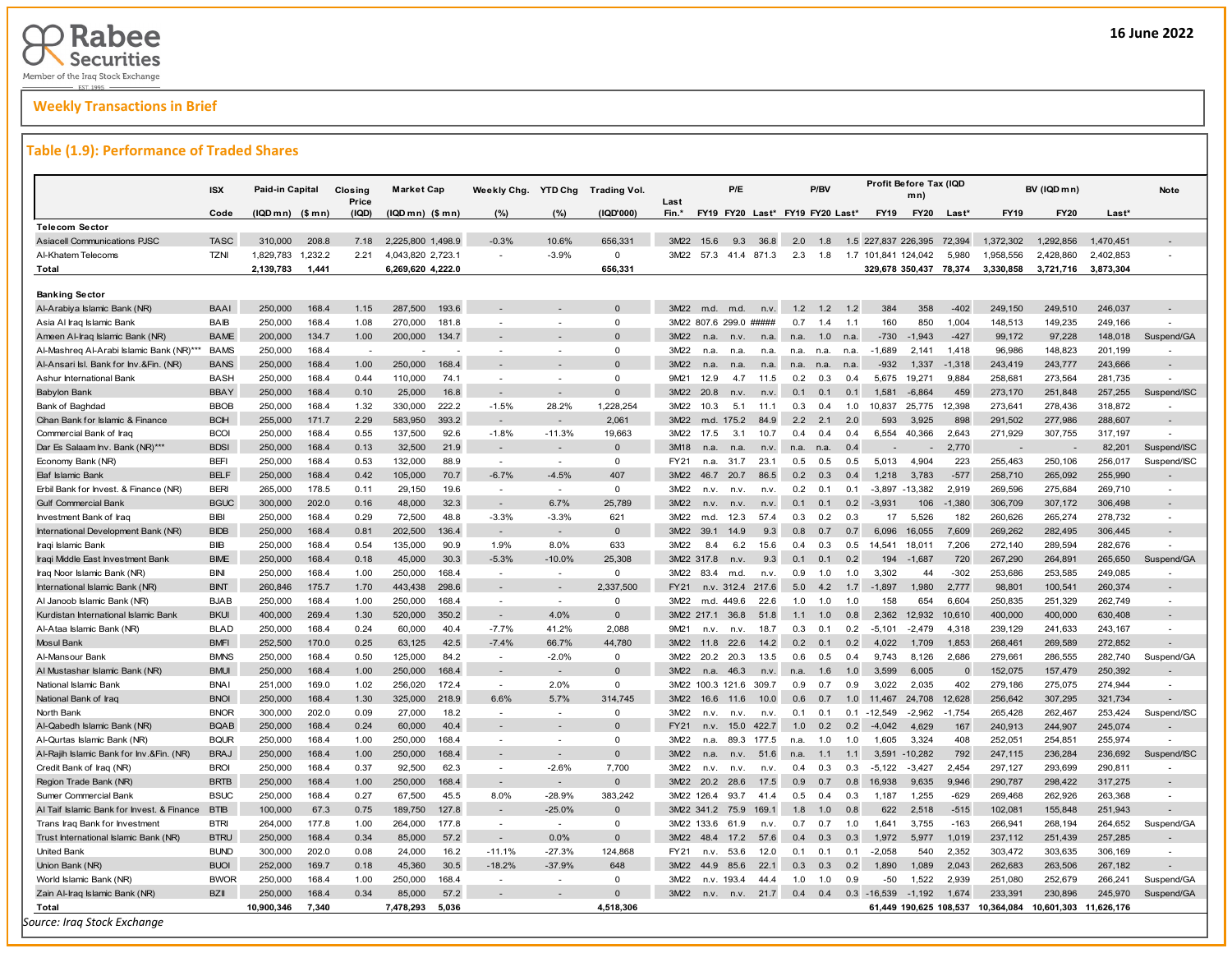

# **Table (2.0): Performance of Traded Shares**

|                                                                                                                                                                           | <b>ISX</b>  | Paid-in Capital   |             | Closing<br>Price | <b>Market Cap</b> |              | Weekly Chg. YTD Chg      |                          | <b>Trading Vol.</b> | Last        |                  | P/E              |                                 |      | P/BV |      | Profit Before Tax (IQD   | mn)            |            |                          | BV (IQD mn)              |                 | <b>Note</b> |
|---------------------------------------------------------------------------------------------------------------------------------------------------------------------------|-------------|-------------------|-------------|------------------|-------------------|--------------|--------------------------|--------------------------|---------------------|-------------|------------------|------------------|---------------------------------|------|------|------|--------------------------|----------------|------------|--------------------------|--------------------------|-----------------|-------------|
|                                                                                                                                                                           | Code        | $(IQDmn)$ $($mn)$ |             | (IQD)            | (IQD mn) (\$ mn)  |              | (%)                      | (%)                      | (IQD'000)           | Fin.*       |                  |                  | FY19 FY20 Last* FY19 FY20 Last* |      |      |      | <b>FY19</b>              | <b>FY20</b>    | Last*      | <b>FY19</b>              | <b>FY20</b>              | Last*           |             |
| <b>Industry Sector</b>                                                                                                                                                    |             |                   |             |                  |                   |              |                          |                          |                     |             |                  |                  |                                 |      |      |      |                          |                |            |                          |                          |                 |             |
| <b>Baghdad for Packing Materials</b>                                                                                                                                      | <b>IBPM</b> | 1,080             | 0.7         | 2.00             | 2,160             | 1.5          | $\sim$                   | ٠                        | $\Omega$            |             | 3M22 114.0 311.2 |                  | n <sub>V</sub>                  | 2.0  | 2.1  | 2.0  | 22                       | 8              | 26         | 1,046                    | 1,053                    | 1,099           |             |
| <b>Baghdad Soft Drinks</b>                                                                                                                                                | <b>IBSD</b> | 204,335           | 137.6       | 4.19             | 856,165           | 576.5        | $-0.7%$                  | 3.5%                     | 516,397             | 3M22        | 11.5             | 12.0             | n.a.                            | 1.6  | 1.7  | 1.7  | 57,217                   | 68,911         | 6,606      | 366,178                  | 427,225                  | 507,173         |             |
| <b>Electronic Industries</b>                                                                                                                                              | <b>IELI</b> | 18,000            | 12.1        | 0.45             | 8,100             | 5.5          | $\overline{\phantom{a}}$ | $\overline{\phantom{0}}$ | $\mathbf{0}$        | 6M17        | n.a.             | n.a              | n.v.                            | n.a  | n.a. | 0.6  |                          |                | $-902$     |                          |                          | 12,921          | Suspend/ISC |
| Fallujah for Construction Mat. (NR)                                                                                                                                       | <b>IFCM</b> | 3,120             | 2.1         | 3.50             | 10,920            | 7.4          | 1.4%                     | 19.3%                    | 31,272              |             | 9M21 166.9       | n.v.             | 76.4                            | 1.3  | 1.6  | 3.7  | 28                       | $-94$          | 107        | 3,575                    | 2,952                    | 2,952           |             |
| Nationality H. Furniture (NR)***                                                                                                                                          | <b>IHFI</b> | 1,660             | 1.1         | 1.71             | 2,839             | 1.9          |                          | 31.5%                    | 1,013               | <b>FY21</b> | n.a.             | n.v              | n.a.                            | n.a  | 1.0  | 1.3  |                          | $-63$          | 204        |                          | 2.311                    | 2,107           |             |
| Al-Hilal Industries                                                                                                                                                       | <b>IHLI</b> | 12,375            | 8.3         | 0.78             | 9,653             | 6.5          | $-6.0%$                  | 62.5%                    | 57,108              | 9M21        | n.a.             | n.a.             | n.v.                            | n.a. | n.v. | n.v  | $\sim$                   |                | $-446$     |                          | $-20,746$                | $-21,625$       |             |
| Iraqi for Carton Manufacturies                                                                                                                                            | <b>IICM</b> | 7,590             | 5.1         | 0.96             | 7,286             | 4.9          | 1.1%                     | $-8.6%$                  | 3,918               | 6M21        | n.a.             | n.a              | n.v.                            | n.a  | n.a. | n.v  | $\sim$                   |                | $-149$     |                          |                          | $-3,643$        |             |
| Iraqi Date Processing & Marketing                                                                                                                                         | <b>IIDP</b> | 17,250            | 11.6        | 1.05             | 18,113            | 12.2         | 1.9%                     | $-9.5%$                  | 15,984              |             | 9M21 281.8       | ####             | n.v.                            | 1.0  | 1.0  | 0.9  | 80                       | 9              | $-1,109$   | 20,996                   | 21,067                   | 21,030          |             |
| Iraqi Engineering Works                                                                                                                                                   | <b>IIEW</b> | 1,500             | 1.0         | 4.60             | 6,900             | 4.6          | $-1.1%$                  | 78.3%                    | 1,129               | 3M22        | n.a.             | n.a              | n.v.                            | n.a  | n.a. | 7.1  |                          |                | $-11$      |                          |                          | 976             |             |
| Iraqi For Tufted Carpets                                                                                                                                                  | <b>IITC</b> | 500               | 0.3         | 16.50            | 8,250             | 5.6          | $-0.3%$                  | 10.0%                    | 11.878              | 3M22        | 6.7              | 8.1              | n.v.                            | 1.8  | 1.8  | 3.0  | 749                      | 688            | 226        | 2,514                    | 2.713                    | 2,756           |             |
| AI-Khazer for Construction M.                                                                                                                                             | <b>IKHC</b> | 1,100             | 0.7         | 2.10             | 2,310             | 1.6          | $-4.5%$                  | 10.5%                    | 630                 |             | FY21 125.2       | 12.1             | 8.1                             | 1.1  | n.a. | 1.3  | 12                       | 101            | 285        | 1,370                    |                          | 1,779           |             |
| AL-Kindi of Veterinary Vac                                                                                                                                                | <b>IKLV</b> | 5,940             | 4.0         | 1.47             | 8,732             | 5.9          | $-2.6%$                  | $-5.8%$                  | 5,245               | 3M22        |                  | 46.3 411.5       | n.v.                            | 1.4  | n.a. | 1.2  | 217                      | 19             | $-143$     | 7,092                    |                          | 7,125           |             |
| Al-Mansour Pharmaceutical Industries                                                                                                                                      | <b>IMAP</b> | 16,000            | 10.8        | 2.50             | 40,000            | 26.9         | $-3.8%$                  | 16.8%                    | 26,888              | 3M22        | n.v.             | n.v              | n.v.                            | 11   | 1.6  | 4.0  | $-1,961$                 | $-286$         | $-64$      | 5,511                    | 5,755                    | 10,103          |             |
| Modern Chemical Industries (NR)                                                                                                                                           | <b>IMCI</b> | 180               | 0.1         | 100.00           | 18,000            | 12.1         | $\sim$                   | 43.9%                    | $\Omega$            | 3M22        | n.v.             | n.v              | n.v.                            | 3.6  | 2.3  | 3.8  | -42                      | $-169$         | $-18$      | 5,006                    | 4,838                    | 4,757           |             |
| Modern Construction Mat. (NR)                                                                                                                                             | <b>IMCM</b> | 5,371             | 3.6         | 0.47             | 2,524             | 1.7          | $\overline{\phantom{a}}$ | $\overline{\phantom{a}}$ | $\Omega$            | FY13        | n.a.             | n.a              | 10.4                            | n.a  | n.a. | 0.5  |                          |                | 263        |                          |                          | 4,936           | Suspend/ISC |
| National Comp. for Met. Ind. M.&B                                                                                                                                         | <b>IMIB</b> | 7,500             | 5.1         | 2.25             | 16,875            | 11.4         | 1.4%                     | $-3.0%$                  | 2,475               | 3M22        | n.v.             | n.v.             | 22.3                            | n.v  | n.v. | 3.2  | $-541$                   | $-299$         | 189        | $-3,117$                 | $-3,246$                 | 5,251           |             |
| Modern Sew ing***                                                                                                                                                         | <b>IMOS</b> | 2,000             | 1.3         | 6.25             | 12,500            | 8.4          | 4.2%                     | 17.9%                    | 4,731               | 3M22        | 19.6             | 39.7             | 35.6                            | 2.9  | 5.2  | 3.6  | 391                      | 396            | 152        | 2,230                    | 2,561                    | 3,476           |             |
| National Chemical & Plastic Industries                                                                                                                                    | <b>INCP</b> | 15,188            | 10.2        | 2.37             | 35.994            | 24.2         | $-1.3%$                  | $-2.1%$                  | 42,893              | 9M21        | 28.1             | n.a.             | 31.9                            | 8.4  | n.a. | 3.1  | 1.026                    |                | 845        | 3,430                    |                          | 11,502          |             |
| Ready Made Clothes***                                                                                                                                                     | <b>IRMC</b> | 3,187             | 2.1         | 7.25             | 23,103            | 15.6         | $-3.3%$                  | $-44.2%$                 | 13,021              | 3M22        | 116.1            | 170.8            | 157.0                           | 10.7 | 8.8  | 9.4  | 198                      | 111            | 21         | 1,864                    | 2,149                    | 2,458           |             |
| The Light and Mining Industries (NR)                                                                                                                                      | ITLI        | 16,800            | 11.3        | 0.31             | 5,208             | 3.5          | ÷                        | ÷                        | $\mathbf 0$         | <b>FY17</b> | n.a.             | n.a.             | n.v.                            | n.a. | n.a. | n.v  |                          |                | $-1,547$   |                          |                          | $-19,806$       | Suspend/ISC |
| Total                                                                                                                                                                     |             | 340,676           | 229.4       |                  | 1,095,631         | 737.8        |                          |                          | 734,583             |             |                  |                  |                                 |      |      |      | 57,396                   | 69,331         | 4,535      | 417,697                  | 448,632                  | 557,328         |             |
| <b>Hotel &amp; Tourism Sector</b><br>Ashour Hotel (NR                                                                                                                     | <b>HASH</b> | 376               | 0.3         | 9.50             | 3,576             | 2.4          | 5.6%                     | 48.4%                    | 5,605               | 3M22        | n.v.             | n.v              | n.a.                            | 18.1 | 18.1 | 26.8 | $-29$                    | $\Omega$       |            | 133                      | 133                      | 133             |             |
| <b>Baghdad Hotel</b>                                                                                                                                                      | <b>HBAG</b> | 3,844             | 2.6         | 8.00             | 30,752            | 20.7         | $-0.1%$                  | 2.3%                     | 16,473              | 3M22        |                  | 13.5 142.4       | 13.7                            | 4.1  | 4.7  | 3.5  | 2,386                    | 216            | 560        | 7,827                    | 6,519                    | 8,695           |             |
| <b>Babylon Hotel</b>                                                                                                                                                      | <b>HBAY</b> | 2,000             | 1.3         | 85.00            | 170,000           | 114.5        | $\sim$                   | 6.3%                     | 37,616              | 3M22        |                  | 36.2 80.3        | 35.9                            | 13.0 | 17.2 | 12.6 | 4.146                    | 1.933          | 3,117      | 11,550                   | 9,013                    | 13,530          |             |
| <b>Ishtar Hotels</b>                                                                                                                                                      | <b>HISH</b> | 7,000             | 4.7         | 8.00             | 56,000            | 37.7         | $-5.9%$                  | 73.9%                    | 86,060              | 3M22        | n.a              | n.v.             | n.v.                            | n.a  | 3.5  | 6.2  | $\overline{\phantom{a}}$ | $-1,907$       | $-165$     | $\overline{\phantom{a}}$ | 10,499                   | 9,076           |             |
| Karbala Hotels***                                                                                                                                                         | <b>HKAR</b> | 7,500             | 5.1         | 0.88             | 6,600             | 4.4          | $\overline{\phantom{a}}$ | $-4.3%$                  | 6,728               | 3M22        |                  | n.v. 179.6 ##### |                                 | 0.8  | 0.7  | 0.8  | $-4$                     | 35             | $-5$       | 8,170                    | 8,203                    | 8,197           |             |
| Mansour Hotel                                                                                                                                                             | <b>HMAN</b> | 2.923             | 2.0         | 14.30            | 41,799            | 28.1         | 5.9%                     | 36.2%                    | 47.182              | 3M22        | 50.2             | n.v.             | 34.5                            | 9.0  | 9.5  | 13.9 | 757                      | $-1.104$       | 303        | 4,201                    | 2,771                    | 3.009           |             |
| National Company for Tourism Inv                                                                                                                                          | <b>HNTI</b> | 6.253             | 4.2         | 10.30            | 64,408            | 43.4         | 9.6%                     | 19.1%                    | 2.822               | 3M22        | 44.2             | n.a.             | 375.6                           | 4.2  | n.a. | 3.9  | 1.286                    |                | 43         | 13,548                   |                          | 16,610          | Suspend/GA  |
| Palestine Hotel                                                                                                                                                           | <b>HPAL</b> | 4,470             | 3.0         | 8.25             | 36,878            | 24.8         | $\sim$                   | $-1.7%$                  | $\Omega$            | 3M22        | 98.7             | n.a.             | 38.8                            | 4.8  | n.a. | 4.0  | 430                      | ٠              | 238        | 8,822                    | $\overline{\phantom{a}}$ | 9,133           | Suspend/GA  |
| Al-Sadeer Hotel***                                                                                                                                                        | <b>HSAD</b> | 1,363             | 0.9         | 13.50            | 18,399            | 12.4         |                          | 26.2%                    | $\Omega$            | 3M22        | m.d.             | m.d.             | n.v.                            | n.v  | n.v. | 16.5 | $-146$                   | $-139$         | $-26$      | $-819$                   | $-957$                   | 1,118           | Suspend/GA  |
| Mosul Dam Tourist Village (NR)                                                                                                                                            | <b>HTVM</b> | 240               | 0.2         | 6.27             | 1,505             | 1.0          | $\blacksquare$           | 71.8%                    | $\mathbf 0$         | 3M22        | 12.1             | n.v.             | n.v.                            | n.v. | n.v. | n.a  | 109                      | $-177$         | 11         | $-1,417$                 | $-1,579$                 |                 |             |
| Total                                                                                                                                                                     |             | 35,969            | 24.2        |                  | 429,916           | 289.5        |                          |                          | 202,486             |             |                  |                  |                                 |      |      |      | 8,936                    | $-1,142$       | 4,077      | 52,017                   | 34,602                   | 69,501          |             |
|                                                                                                                                                                           |             |                   |             |                  |                   |              |                          |                          |                     |             |                  |                  |                                 |      |      |      |                          |                |            |                          |                          |                 |             |
| <b>Services Sector</b>                                                                                                                                                    |             |                   |             |                  |                   |              |                          |                          |                     |             |                  |                  |                                 |      |      |      |                          |                |            |                          |                          |                 |             |
| Al-Ameen Estate Inv                                                                                                                                                       | SAEI        | 6,960             | 4.7         | 1.50             | 10.440            | 7.0          |                          |                          | $\Omega$            | 3M22        | 30.7             | 30.1             | 51.3                            | 0.7  | 0.7  | 1.4  | 169                      | 174            | $-38$      | 6,453                    | 7,093                    | 7,308           | Suspend/GA  |
|                                                                                                                                                                           | <b>SBAG</b> | 2,200             | 1.5         | 0.59             | 1,298             | 0.9          | $\sim$                   | ÷.                       | 0<br>63.936         | <b>FY18</b> | n.a.             | n.a              | n.v.                            | n.a. | n.a. | 0.3  |                          |                | $-203$     | ÷,                       |                          | 4,932           | Suspend/ISC |
|                                                                                                                                                                           |             |                   |             |                  |                   |              | 10.9%                    | 19.0%                    |                     | 3M22        | 10.1             | 11.9             | 17.5                            | 4.6  | 4.5  | 5.8  | 1,785                    | 1,559          | 1,078      | 3,891                    | 4,107                    | 5,623           |             |
|                                                                                                                                                                           | <b>SBPT</b> | 1,000             | 0.7         | 32.72            | 32,720            | 22.0         |                          |                          |                     |             |                  |                  |                                 |      |      |      |                          |                |            |                          |                          |                 |             |
|                                                                                                                                                                           | <b>SIBD</b> | 3,000             | 2.0         |                  |                   |              |                          |                          | $\Omega$            | 3M22        | n.a.             | n.a              | n.a.                            | n.a  | n.a. | n.a  | 164                      | 201            | $-48$      | 4,510                    | 4,682                    | 4,624           | Suspend/GA  |
|                                                                                                                                                                           | <b>SIGT</b> | 3,900             | 2.6         | 1.14             | 4,446             | 3.0          |                          |                          | $\Omega$            | 3M21        |                  |                  |                                 | n.a  |      | 1.4  |                          |                | $-29$      |                          |                          | 3,183           | Suspend/ISC |
|                                                                                                                                                                           | SILT        | 14,000            | 9.4         | 1.55             | 21,700            | 14.6         | $\sim$                   | $\sim$                   | $\Omega$            | 3M20        | n.v.             | n.a              | n.v.                            | 2.7  | n.a. | 2.8  | $-1,226$                 | ٠              | 424        | 7,733                    |                          | 7,733           | Suspend/ISC |
| Iraqi Land Transport<br>Kharkh Tour Amuzement City***                                                                                                                     | <b>SKTA</b> | 1,500             | 1.0         | 2.80             | 4.200             | 2.8          | $-0.4%$                  | $-6.7%$                  | 44.035              |             | 3M22 151.7       | n.v              | 4.0                             | 4.1  | 3.9  | 2.6  | 34                       | $-42$          | 263        | 1,161                    | 1,119                    | 1,641           |             |
| AL-Badia for General Trans<br><b>Baghdad Passengers Transport</b><br>Ibdaa Al-Sharq Al-Aw sat G. Cont. (NR)<br>Iraqi for General Transp. (NR)<br>Al-Mosul for Funfairs*** | <b>SMOF</b> | 1,500             | 1.0         | 12.10            | 18,150            | 12.2         | $-3.2%$                  | 7.1%                     | 18,088              | 3M22        |                  | 50.7 346.2       | 167.3                           | 6.5  | 6.4  | 8.7  | 252                      | 37             | $-55$      | 1,982                    | 2,021                    | 2,084           |             |
| Mamoura Real-estate Inv                                                                                                                                                   | <b>SMRI</b> | 22,780            | 15.3        | 4.59             | 104,560           | 70.4         | 29.7%                    | 88.1%                    | 347,680             | 3M22        | m.d.             | m.d.             | 72.5                            | 1.7  | 3.0  | 4.2  |                          | 27             | 57         | 23,364                   | 23,391                   | 24,797          |             |
| AL-Nukhba for Construction<br>Total                                                                                                                                       | SNUC        | 2,066<br>58,906   | 1.4<br>39.7 | 0.35             | 723<br>198,237    | 0.5<br>133.5 |                          | $-30.0%$                 | 2,100<br>475,839    | 9M21        | n.v.             | n.v.             | 340.9                           | 0.3  | 0.3  | 0.3  | $-13$<br>1,165           | $-12$<br>1,944 | 5<br>1,455 | 2,528<br>51,623          | 2,516<br>44,929          | 2,516<br>64,443 |             |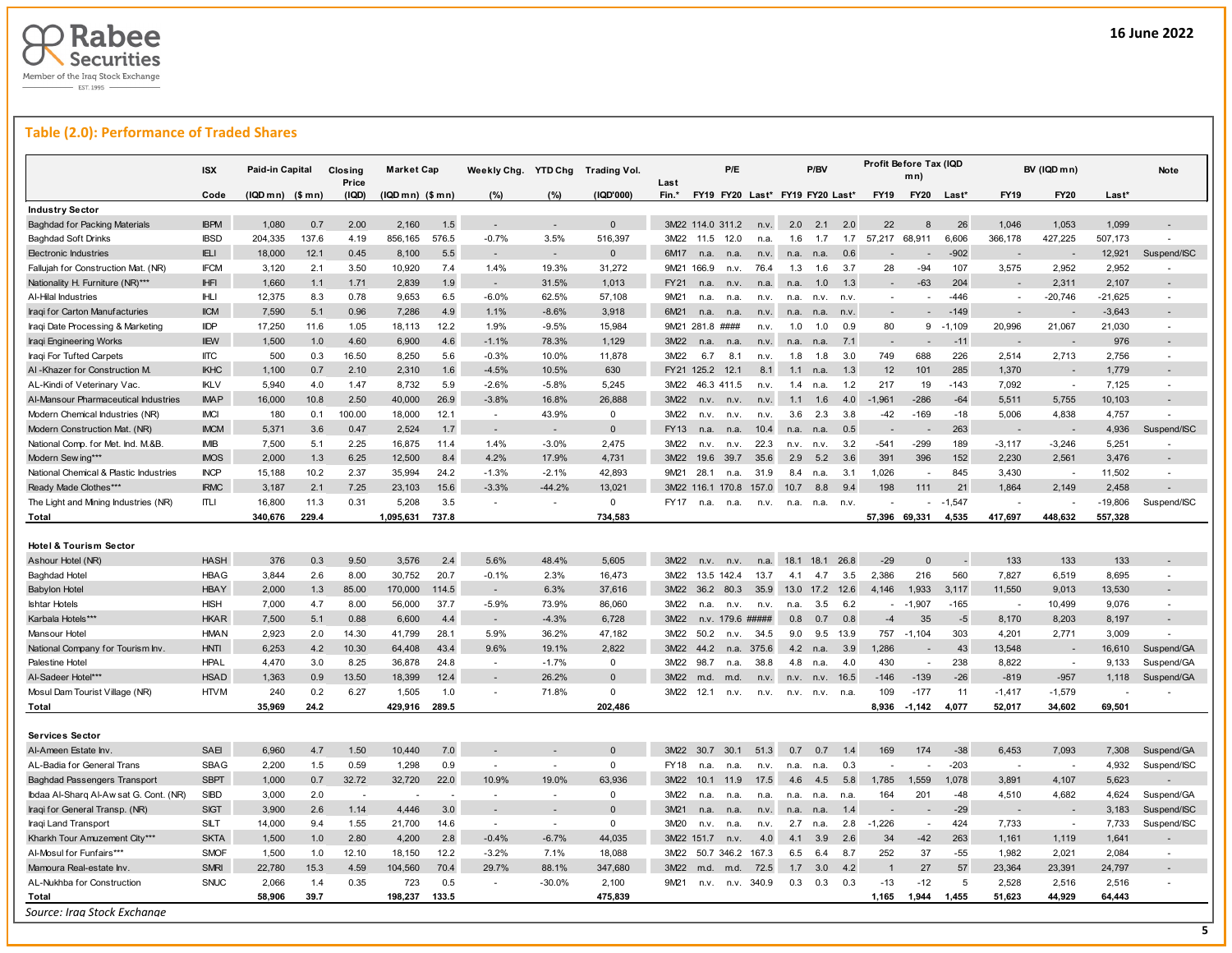

### **Table (2.1): Performance of Traded Shares**

|                                        | <b>ISX</b>  | Paid-in Capital |        | Closina<br>Price         | <b>Market Cap</b> |        | Weekly Chg.              | <b>YTD Chg</b>           | Trading Vol. | Last        |             | P/E        |                                 |      | P/BV |       |             | Profit Before Tax (IQD<br>mn) |        |                                               | BV (IQD mn) |            | <b>Note</b>              |
|----------------------------------------|-------------|-----------------|--------|--------------------------|-------------------|--------|--------------------------|--------------------------|--------------|-------------|-------------|------------|---------------------------------|------|------|-------|-------------|-------------------------------|--------|-----------------------------------------------|-------------|------------|--------------------------|
|                                        | Code        | (IQD mn)        | (\$mn) | (IQD)                    | $(IQDmn)$ $(Smn)$ |        | $(\% )$                  | (%)                      | (IQD'000)    | Fin.*       |             |            | FY19 FY20 Last* FY19 FY20 Last* |      |      |       | <b>FY19</b> | <b>FY20</b>                   | Last*  | <b>FY19</b>                                   | <b>FY20</b> | Last*      |                          |
| <b>Agriculture Sector</b>              |             |                 |        |                          |                   |        |                          |                          |              |             |             |            |                                 |      |      |       |             |                               |        |                                               |             |            |                          |
| Al-Ahlyia for Agricultural Prod.       | AAHP        | 575             | 0.4    | 0.94                     | 541               | 0.4    | $\overline{\phantom{a}}$ |                          | $\Omega$     | 9M21        | 30.5        | 34.8       | n.v.                            | 1.8  | 2.0  | 1.7   | 21          | 18                            | $-9$   | 348                                           | 327         | 313        |                          |
| Iraqi Agricultural Products Mark. Meat | AIPM        | 5,000           | 3.4    | 5.10                     | 25,500            | 17.2   | 5.2%                     | 13.3%                    | 23,963       | 3M22        |             | 43.6 735.2 | 48.1                            | 3.0  | 2.8  | - 2.6 | 641         | 36                            | 133    | 8,034                                         | 8,162       | 9,946      | $\overline{\phantom{a}}$ |
| Iraqi Agricultural Products            | <b>AIRP</b> | 360             | 0.2    | 21.00                    | 7.560             | 5.1    | $\overline{\phantom{a}}$ | 13.5%                    | 21.000       | 3M22        | 32.3        | 34.3       | 12.6                            | 1.7  | 1.8  | 2.7   | 158         | 156                           | 151    | 2,532                                         | 2.504       | 2.753      |                          |
| Iragi for Seed Production***           | AISP        | 20,000          | 13.5   | 10.14                    | 202.800           | 136.6  | $-3.2%$                  | 12.6%                    | 588.016      | 9M21        | 16.7        | 7.9        | n.v.                            | 3.3  | 3.0  | 2.6   | 4.741       | 14.088                        | 8.356  | 24.344                                        | 36,376      | 76.689     |                          |
| Modern Animal & Agr. Production        | AMAP        | 4,101           | 2.8    | 0.21                     | 861               | 0.6    | $\overline{\phantom{a}}$ | $\overline{\phantom{a}}$ | $\Omega$     | 6M20        | n.a.        | n.a.       | 9.8                             | n.a. | n.a. | 0.2   |             |                               | 44     |                                               |             | 4,066      | Suspend/ISC              |
| Middle East Prod. & Marketing-Fish     | <b>AMEF</b> | 300             | 0.2    | 8.25                     | 2,475             | 1.7    |                          |                          | $\Omega$     | 6M21        | n.v.        | n.v.       | n.v.                            | 1.9  | 4.3  | 3.4   | $-174$      | $-42$                         | 44     | 1,383                                         | 664         | 722        |                          |
| AL - Rebas for Poultry & Feed          | AREB        | 30,000          | 20.2   | $\overline{\phantom{a}}$ |                   |        |                          |                          | $\Omega$     | <b>FY21</b> | n.a.        | n.a.       | n.a.                            | n.a. | n.a. | n.a.  | 2.794       | 3.194                         | $-295$ | 41,062                                        | 17,682      | 51.386     | $\overline{\phantom{a}}$ |
| Total                                  |             | 30.336          | 20.4   |                          | 239.737           | 161.4  |                          |                          | 632.979      |             |             |            |                                 |      |      |       | 5.386       | 14.257                        | 8.718  | 36,641                                        | 48.032      | 94.489     |                          |
|                                        |             |                 |        |                          |                   |        |                          |                          |              |             |             |            |                                 |      |      |       |             |                               |        |                                               |             |            |                          |
| <b>Insurance Sector</b>                |             |                 |        |                          |                   |        |                          |                          |              |             |             |            |                                 |      |      |       |             |                               |        |                                               |             |            |                          |
| AHliya For Insurance (NR)              | <b>NAHF</b> | 7.000           | 4.7    | 0.50                     | 3,500             | 2.4    | $\overline{\phantom{a}}$ | $-9.1%$                  | $\Omega$     | 3M22        | n.v.        | n.v.       | 6.5                             | 0.5  | 1.5  | 0.5   | $-271$      | $-113$                        | 126    | 2,168                                         | 2,075       | 7,316      |                          |
| Al-Ameen for Insurance***              | <b>NAME</b> | 4.690           | 3.2    | 0.60                     | 2,814             | 1.9    | 7.1%                     | $-8.8%$                  | 825          |             | 3M22 118.2  | 19.9       | 7.3                             | 0.7  | 0.7  | 0.6   | 26          | 144                           | 79     | 4.040                                         | 4,228       | 4,616      | Suspend/GA               |
| Dar Al-Salam for Insurance (NR)        | <b>NDSA</b> | 7.000           | 4.7    | 0.54                     | 3.780             | 2.5    | 38.5%                    | $-6.9%$                  | 2.418        | 9M21        | 33.0        | 48.7       | 54.7                            | 0.6  | 0.8  | 0.5   | 162         | 161                           | -5     | 8,055                                         | 8.077       | 7.688      |                          |
| Gulf Insurance&Reinsurance***          | <b>NGIR</b> | 7,000           | 4.7    | 0.35                     | 2,450             | 1.6    | $\overline{\phantom{a}}$ | $-47.8%$                 | $\Omega$     | 9M21        | 123.9 323.2 |            | 28.2                            | 0.6  | 2.1  | 0.3   | 13          | 18                            | 65     | 2,361                                         | 2,366       | 7,605      | $\overline{\phantom{a}}$ |
| Al-Hamraa for Insurance (NR)***        | <b>NHAM</b> | 25,000          | 16.8   | 0.80                     | 20,000            | 13.5   | $\overline{\phantom{a}}$ | $-18.4%$                 | $\Omega$     | 3M22        | 5.0         | 3.3        | n.a.                            | 0.3  | 0.3  | 1.8   | 686         | 1.057                         | 841    | 9,287                                         | 10,578      | 11,351     |                          |
| Total                                  |             | 50.690          | 34.1   |                          | 32.544            | 21.9   |                          |                          | 3.243        |             |             |            |                                 |      |      |       | 617         | 1.267                         | 1.116  | 25.911                                        | 27.323      | 38.576     |                          |
|                                        |             |                 |        |                          |                   |        |                          |                          |              |             |             |            |                                 |      |      |       |             |                               |        |                                               |             |            |                          |
| <b>Investment Sector</b>               |             |                 |        |                          |                   |        |                          |                          |              |             |             |            |                                 |      |      |       |             |                               |        |                                               |             |            |                          |
| Al-Ameen Financial Inv. (NR)           | <b>VAMF</b> | 1,500           | 1.0    | 0.55                     | 825               | 0.6    | $\overline{\phantom{a}}$ | $-8.3%$                  | $\Omega$     | 3M22        |             | n.v. 404.9 | 106.8                           | 1.6  | 1.3  | 0.5   | $-7$        | 3                             | $-1$   | 827                                           | 829         | 1,536      |                          |
| AL- Batek Investment (NR)              | <b>VBAT</b> | 1,000           | 0.7    | 0.45                     | 450               | 0.3    | $\overline{\phantom{a}}$ | $\sim$                   | $\Omega$     |             | FY19 558.5  | n.a.       | 558.5                           | 0.4  | n.a. | 0.4   |             |                               |        | 1,220                                         | $\sim$      | 1,220      | Suspend/ISC              |
| Al-Khair for Financial Inv. (NR)       | <b>VKHF</b> | 7,000           | 4.7    | 0.10                     | 700               | 0.5    | $\overline{\phantom{a}}$ |                          | $\Omega$     | 6M20        | n.v.        | n.a.       | n.v.                            | 0.8  | n.a. | 0.3   | $-1.246$    |                               | $-54$  | 2,048                                         | $\sim$      | 2.048      | Suspend/ISC              |
| Bain Al-Nahrain Financial Inv. (NR)    | <b>VMES</b> | 1.000           | 0.7    | 0.90                     | 900               | 0.6    | $\overline{\phantom{a}}$ | $\sim$                   | $\Omega$     | 3M22        | n.v.        | n.v.       | n.v.                            | 1.8  | 1.9  | 1.9   | $-96$       | $-35$                         | $-52$  | 498                                           | 464         | 466        | $\overline{\phantom{a}}$ |
| AL-Wiaam for Financial Inv. (NR)       | <b>VWIF</b> | 2.000           | 1.3    | 0.25                     | 500               | 0.3    | $\overline{\phantom{a}}$ | $-7.4%$                  | $\Omega$     | 3M22        | 24.3        | 12.8       | 11.5                            | 0.7  | 0.7  | 0.3   | 63          | 120                           | $-17$  | 1.890                                         | 1.992       | 1.949      | $\overline{\phantom{a}}$ |
| Al-Zaw raa for Financial Inv. (NR)     | <b>VZAF</b> | 1.150           | 0.8    | 0.24                     | 276               | 0.2    | 20.0%                    | 20.0%                    | 32           | 3M22        | n.v.        | n.v.       | n.v.                            | 0.4  | 0.3  | 0.3   | $-58$       | $-71$                         | $-4$   | 1.062                                         | 1.167       | 946        |                          |
| Total                                  |             | 13,650          | 9.2    |                          | 3,651             | 2.5    |                          |                          | 32           |             |             |            |                                 |      |      |       | $-1.343$    | 17                            | $-127$ | 7,546                                         | 4,452       | 8,165      |                          |
| <b>Grand Total</b>                     |             | 13,570,356      | 9.138  |                          | 15.747.629        | 10.604 |                          |                          | 7.223.800    |             |             |            |                                 |      |      |       |             |                               |        | 463.282 626.736 206.684 14.286.376 14.930.990 |             | 16.331.983 |                          |

*Source: Iraq Stock Exchange*

\*Average data was calculated according to the recent twelve months, by dividing the total trading volume in the last twelve months by the total number of trading days (excluding the No. of days shares were suspended due to *\*\* Last Financials: The date of the most recent financial statements.* 

P/E (Last): While calculating P/E (Last), we divided "Current Mcap" to "trailing net profit" when the recently announced financial statements are for the interim period. For the companies which trailing profit cannot be ca we divided "Current MCap" to "annualized YTD profit," while calculating P/E (Last). We adjusted unaudited profit before tax values by deducting 15% income tax, while calculating annualized YTD profit.

 *P/BV (Last): Calculated by dividing "Current Mcap" to "BV in its Last Financials".*

Iraqi banks started to publish IFRS annual reports starting 2016; however, interim period results are available according to Iraqi accounting rules. As a result, we will continue to depend only on the financial results pre *rules to be able to work with consistent data till the financial statements for both quarterly and annual data will be available according to IFRS standards.* 

\*\*\*When the original shares resume trading, we start using the number of shares that the company will reach after the capital increase with the assumption that the capital increase was reflected to the price of the shares. *Mcap.*

### *Note: "Suspend/ISC" companies are not trading due to ISC Instructions.*

 *"Suspend/GA" companies are not trading due to General Assembly Meetings.*

"(NR)": These are the companies which are trading in the Non-Regular market (in compliance with Iraq Securities Commission law numbered 132/9 on 20/12/2012). These companies were moved to the secondary market (non-regular) decrease in their trading volume and the number of days that these companies are being traded for. Please note, according to the Regulations of the Secondary Market, in each trading session, the average share price will be maximum increase and decrease of +/- 20% will be based on the average price in the previous session. The price should be valid during three effective trading sessions after the listing, and it will be free in the first tra

"We use the FX rate given by the bank that Rabee Securities makes its banking transactions while calculating the dollar values in our research reports instead of CBI market FX rate to be more conservative."

L